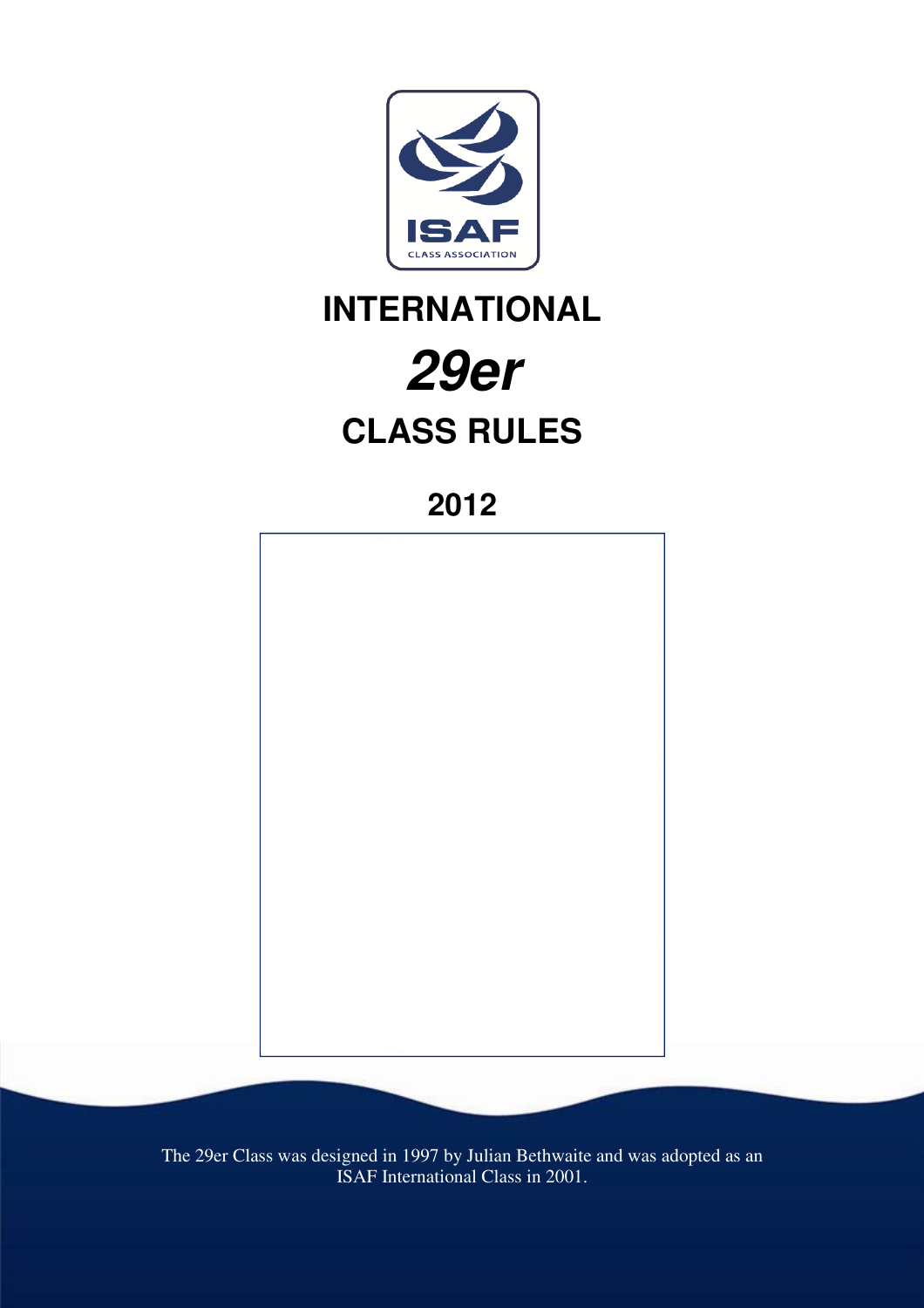# INDEX

#### PART I – ADMINISTRATION

## **Section A – General**

| A.1                                 |                                      |  |
|-------------------------------------|--------------------------------------|--|
| A.2                                 |                                      |  |
| A.3                                 | Authorities and Responsibilities 4   |  |
| A.4                                 |                                      |  |
| A.5                                 |                                      |  |
| A.6                                 |                                      |  |
| A.7                                 |                                      |  |
| A.8                                 |                                      |  |
| A.9                                 | International Class Fee and          |  |
|                                     |                                      |  |
|                                     |                                      |  |
| A.11                                |                                      |  |
|                                     |                                      |  |
| <b>Section B – Boat Eligibility</b> |                                      |  |
|                                     | B.1 Class Rules and Certification  5 |  |

| $P_{11}$ . Only ready and Cornication $\cup$ |
|----------------------------------------------|
| B.2 Class Association Markings5              |
|                                              |
|                                              |

#### PART II – REQUIREMENTS AND LIMITATIONS

#### **Section C – Conditions for Racing**

| C.7                                                   |                             |  |
|-------------------------------------------------------|-----------------------------|--|
| C.8                                                   |                             |  |
| C.9                                                   | 10                          |  |
| C.10                                                  |                             |  |
| <b>Section D-Hull</b>                                 |                             |  |
| D.1                                                   |                             |  |
| D.2                                                   | Parts                       |  |
| D.3                                                   |                             |  |
| D.4                                                   | Materials, Construction and |  |
|                                                       |                             |  |
| <b>Section E – Hull Appendages</b>                    |                             |  |
| E.1                                                   |                             |  |
| E.2                                                   |                             |  |
| E.3                                                   |                             |  |
| E.4                                                   | Materials, Construction and |  |
|                                                       |                             |  |
|                                                       |                             |  |
| Section $\mathbf{F} = \mathbf{Di}\boldsymbol{\alpha}$ |                             |  |

#### **Section F – Rig**

| F <sub>1</sub>  |                             |
|-----------------|-----------------------------|
| F <sub>12</sub> |                             |
| F <sub>3</sub>  |                             |
| F.4             | Materials, Construction and |
|                 |                             |
|                 | <b>Section G – Sails</b>    |
| G.1             |                             |
| G.2             |                             |
| G.3             |                             |
| G.4             | Materials, Construction and |
|                 |                             |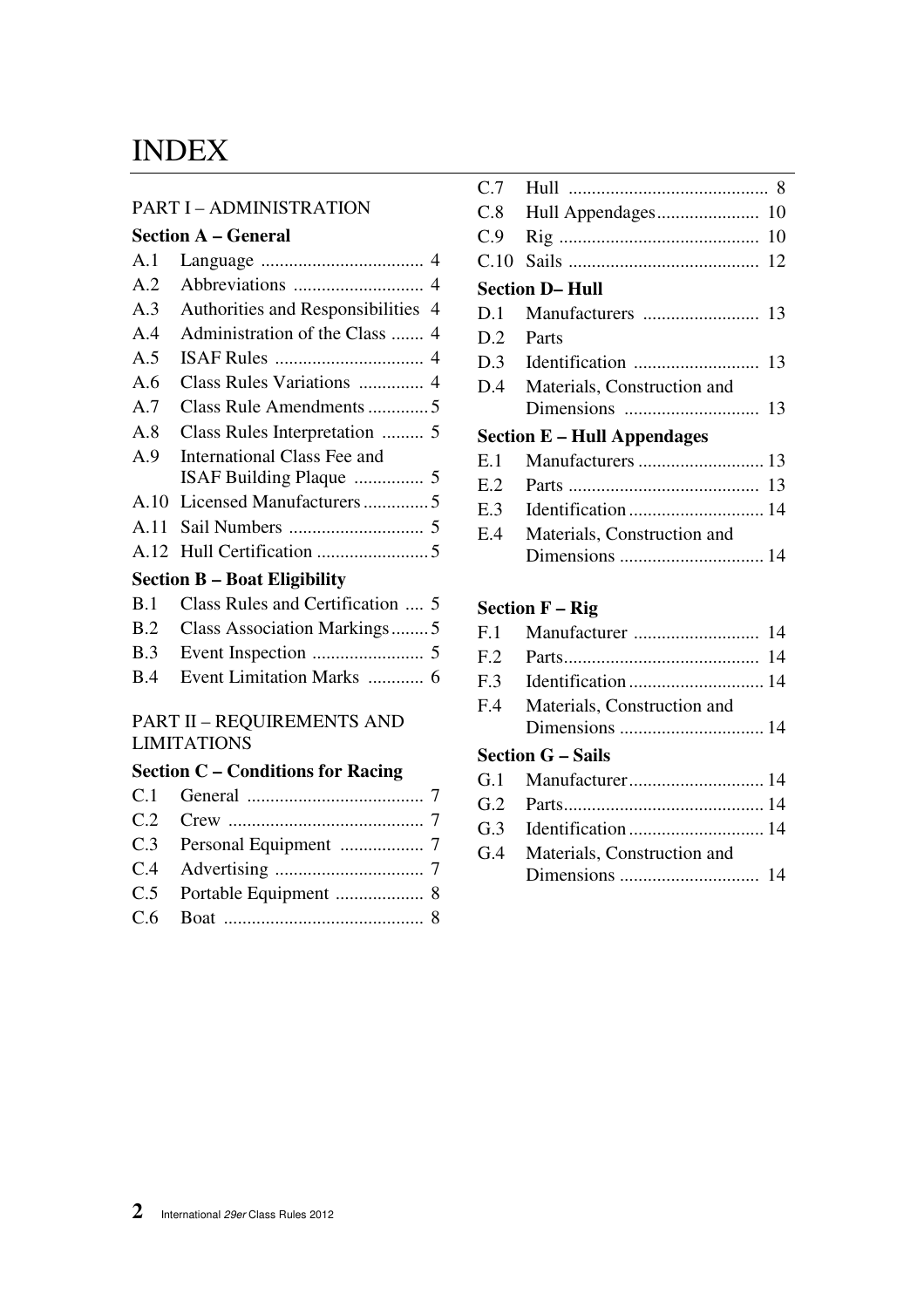# INTRODUCTION

*This introduction only provides an informal background and the International 29er Class Rules proper begin on the next page.* 

*29er hulls, hull appendages, rigs and sails are manufacture controlled.* 

*29er hulls, hull appendages, rigs and sails shall only be manufactured by licensed manufacturers – in the class rules referred to as licensed manufacturers. Equipment is required to comply with the International 29er Builders Construction Manual and is subject to an ISAF approved manufacturing control system.* 

*29er hulls, hull appendages, rigs and sails may, after having left the manufacturer, only be altered to the extent permitted in Section C of the class rules.* 

*Owners and crews should be aware that compliance with rules in Section C is responsibility of the sailor. Rules regulating the use of equipment during a race are contained in Section C of these class rules, in ERS Part I and in the Racing Rules of Sailing.* 

#### PLEASE REMEMBER

THESE RULES ARE **CLOSED CLASS RULES** WHERE IF IT DOES NOT SPECIFICALLY SAY THAT YOU MAY – THEN YOU SHALL NOT.

#### COMPONENTS AND THEIR USE, ARE DEFINED BY THEIR DESCRIPTION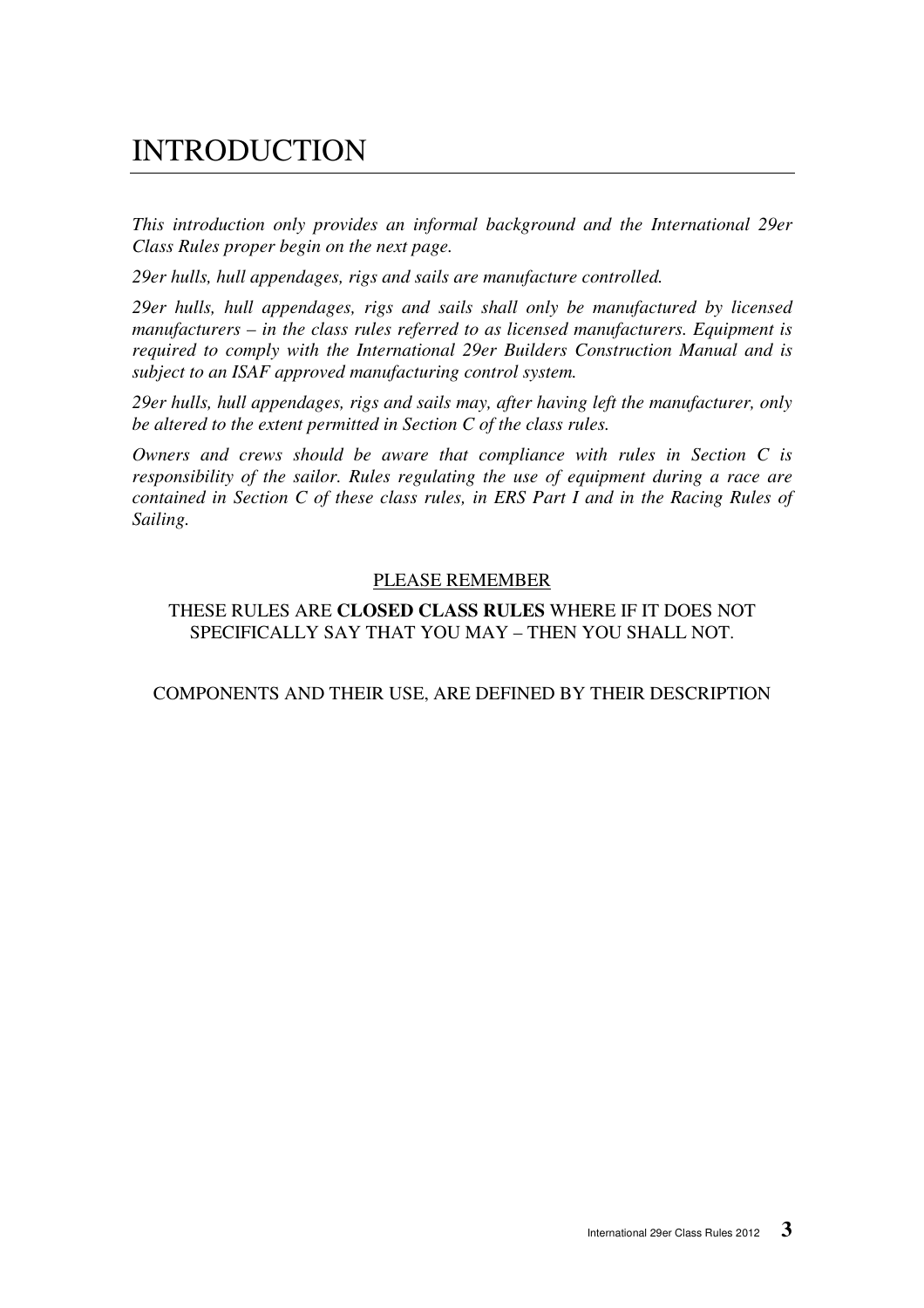# **PART I – ADMINISTRATION**

# **Section A –General**

# **A.1 LANGUAGE**

- A.1.1 The official language of the class is English and in case of dispute over the translation, the English text shall prevail.
- A.1.2 The word "shall" is mandatory and the word "may" is permissive.

# **A.2 ABBREVIATIONS**

- A.2.1 ISAF International Sailing Federation
	- MNA ISAF Member National Authority
		- ICA International 29er Class Association
	- NCA National Class Association
	- ERS Equipment Rules of Sailing
	- RRS Racing Rules of Sailing
	- CRH Copyright Holder

# **A.3 AUTHORITIES AND RESPONSIBILITIES**

- A.3.1 The international authority of the International 29er Class is the ISAF, which shall cooperate with the ICA in all matters concerning these **class rules**.
- A.3.2 Neither ISAF or the ICA is under any legal responsibility in respect of these **class rules.**

# **A.4 ADMINISTRATION OF THE CLASS**

A.4.1 ISAF has delegated its administrative functions of the class to the ICA.

# **A.5 ISAF RULES**

- A.5.1 These **class rules** shall be read in conjunction with the ERS.
- A.5.2 Except where used in headings, when a term is printed in "**bold**" the definition in the ERS applies and when a term is printed in "*italic"* the definition in the RRS applies.

# **A.6 CLASS RULE VARIATIONS**

A.6.1 ISAF Regulation 10.11 applies

# **A.7 CLASS RULE AMENDMENTS**

A.7.1 In accordance with ISAF Regulations amendments to the **class rules** require the approval of ISAF after their adoption by a simple majority vote of the members in a general meeting of the ICA held in accordance with its constitution.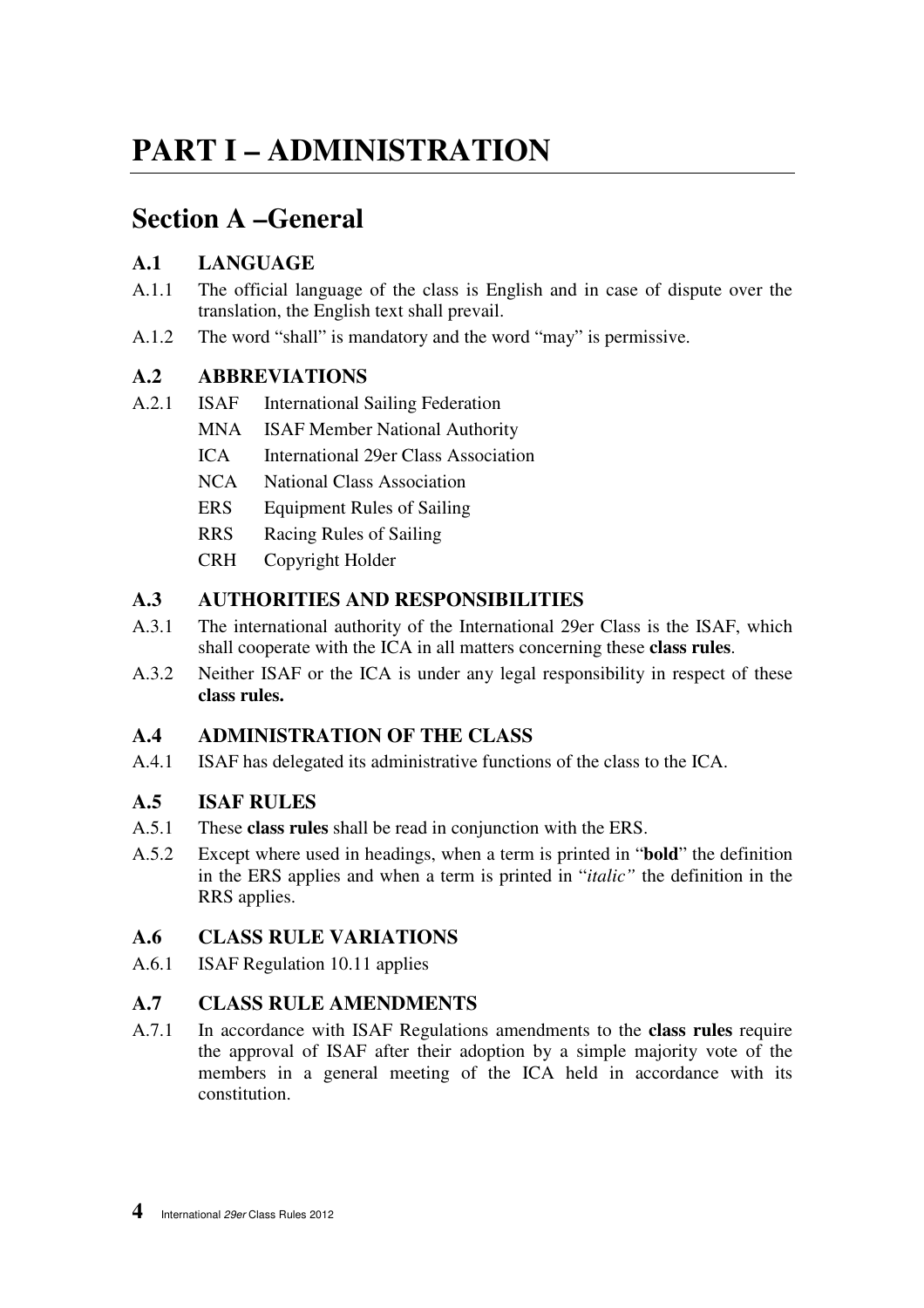#### **A.8 CLASS RULE INTERPRETATIONS**

- A.8.1 Interpretation of **class rules** shall be made by ISAF in consultation with the class and CRH
- A.8.2 Interpretation of **class rules** at an event shall be carried out in accordance with the RRS. The event organising authority shall, as soon as practical after the event, inform the ISAF and ICA of any such interpretations.

# **A.9 INTERNATIONAL CLASS FEE AND ISAF BUILDING PLAQUE**

- A.9.1 Licensed manufacturers of hulls shall pay an International Class Fee for each hull manufactured.
- A.9.2 The ICA shall, after having received the International Class Fee for the hull, send the ISAF Building Plaque to the Licensed Manufacturer.

# **A10 LICENSED MANUFACTURERS**

A10.1 29er equipment shall only be manufactured by those appointed and licensed by the CRH in consultation with ISAF. Such licensees shall be referred to as Licensed Manufacturers within these **class rules**.

#### **A.11 SAIL NUMBERS**

A.11.1 Sail numbers shall correspond to the number shown on the ISAF International Class building plaque except where stated otherwise in these **class rules**.

#### **A .12 CERTIFICATION**

A.12.1 Written **certification** is not issued.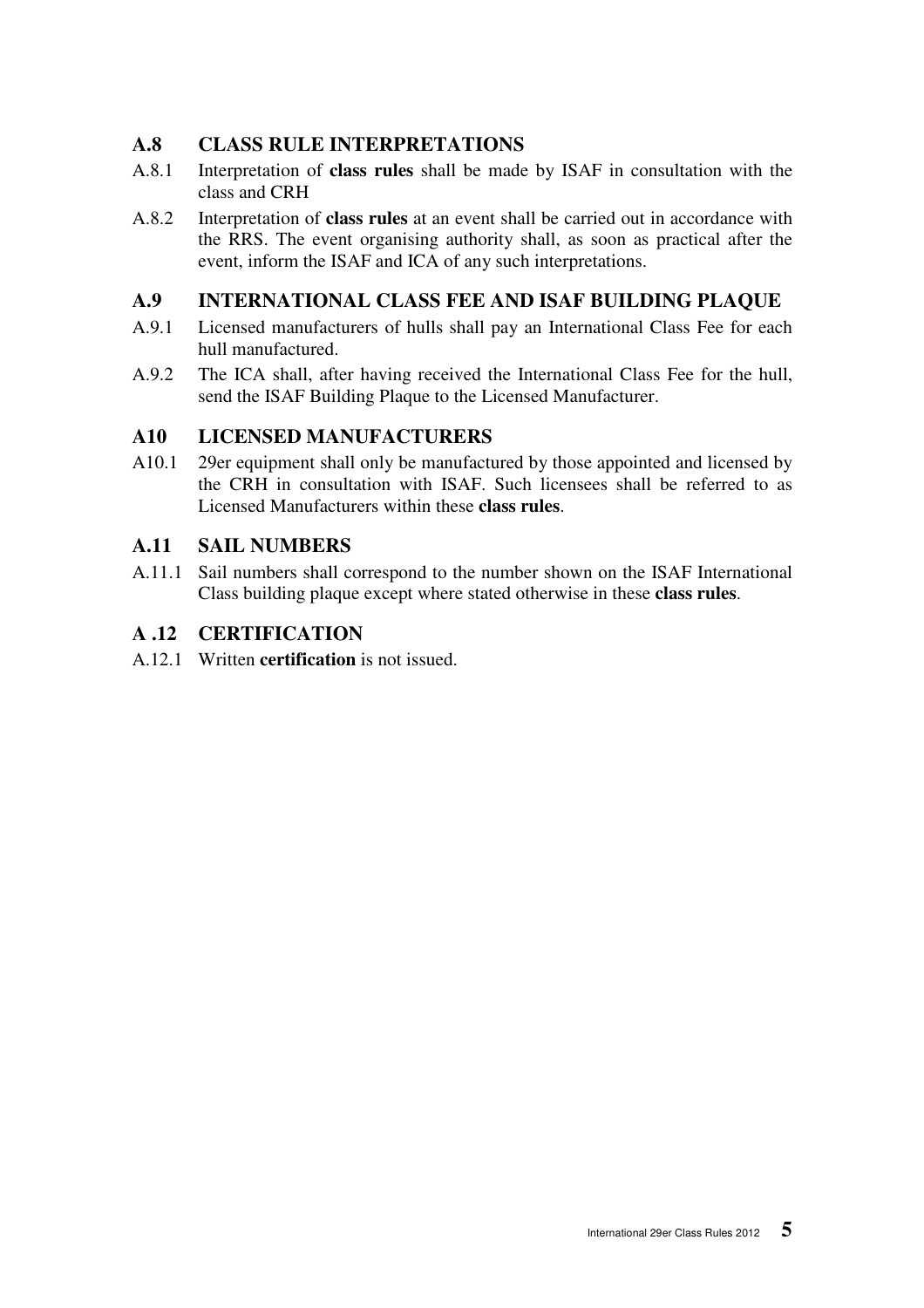# **Section B – Equipment Eligibility**

For a **boat** to be eligible for *racing*, it shall comply with the rules in this section.

## **B.1 CLASS RULES**

B.1.1 The boat shall comply with the **class rules.** 

#### **B.2 CLASS ASSOCIATION MARKINGS**

- B.2.1 **Sails** shall carry an ICA **sail** label.
- B.2.1 **Mast**, spreaders, **bowsprit**, **daggerboard** and **rudder** blade shall carry an ICA 9er equipment label.

#### **B.3 EVENT INSPECTION**

B.3.1 GENERAL

 A role of **Equipment Inspectors** at an event is to verify that equipment has been produced by a Licensed Manufacturer and has not been subsequently altered (other than as is permitted within these rules) using whatever inspection methods they deem appropriate, including comparison with a reference sample of the type of equipment presented for Inspection. Should this comparison reveal deviation greater than what the Equipment Inspector considers being within manufacturing tolerances, the procedure of class rule A.8.2 shall apply. Such occurrences shall be reported to ISAF and the ICA technical committee for investigation and a ruling on the eligibility of the equipment for racing.

#### **B.4 EVENT LIMITATION MARKS**

B.4.1 Where an event uses **event limitation marks** these marks shall not be removed during an event. If the **event limitation mark** becomes damaged or lost this shall be reported to the event race committee as soon as possible.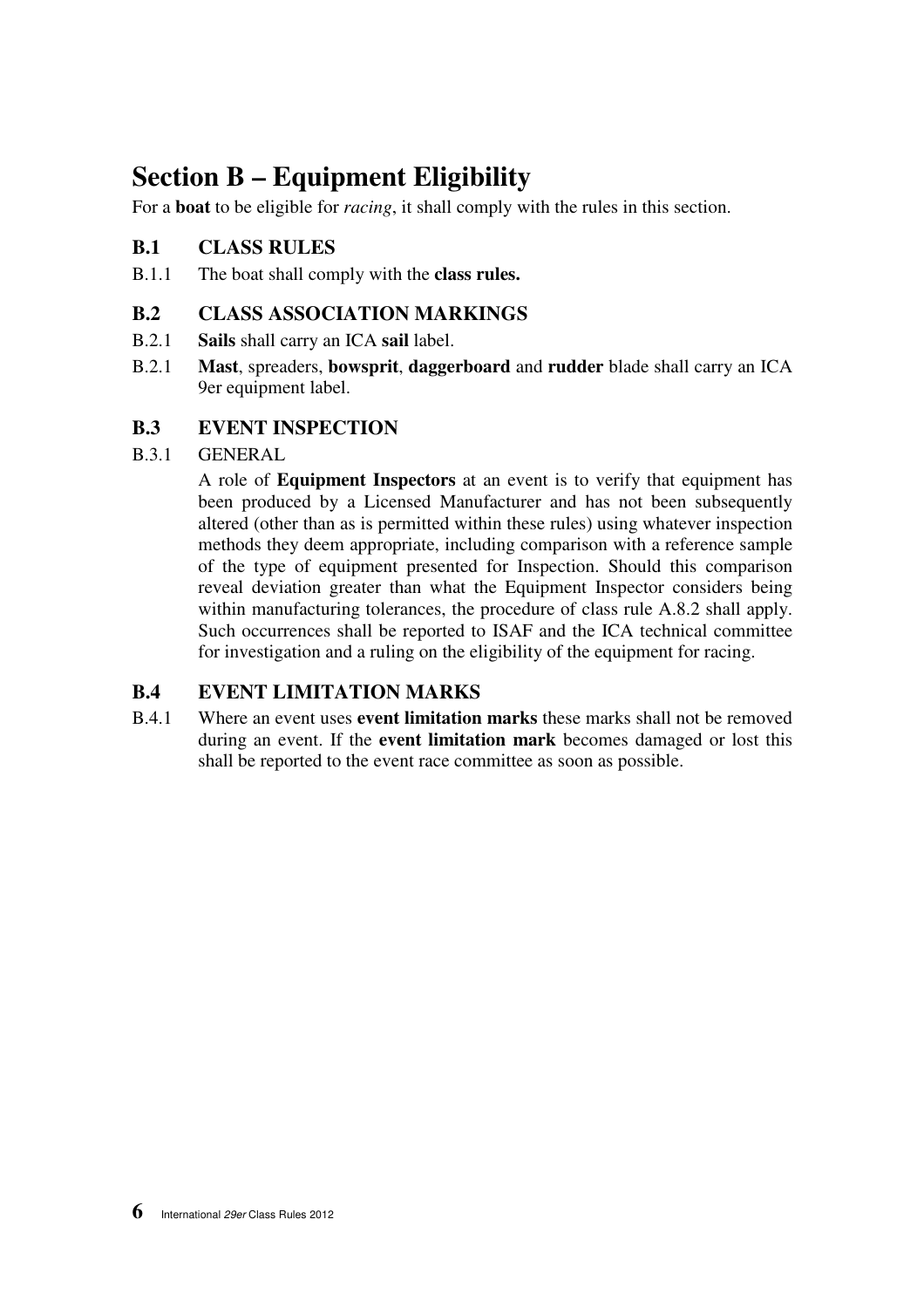# **PART II – REQUIREMENTS & LIMITATIONS**

The **crew** and the boat shall comply with the rules in Part II when *racing*. In case of conflict Section C shall prevail.

The rules in Part II are **closed class rules**. Equipment control and **equipment inspection** shall be carried out in accordance with the ERS except where varied in this Part.

# **Section C – Conditions for Racing**

# **C.1 GENERAL**

#### C.1.1 RULES

- (a) RRS 50.4 shall not apply.
- (b) If the wind is consistently 10 knots or above, measured at deck level, the Race Committee may signal in accordance with RRS Appendix P5 that "pumping, rocking an ooching" are permitted. This changes RRS 42.2(a), RRS 42.2(b) and RRS 42.2(c).
- (c) RRS 49.1 is amended such that 1 member of the crew may use a trapeze.

#### **C.2 CREW**

C.2.1 LIMITATIONS

The **crew** shall consist of two persons.

#### C.2.2 MEMBERSHIP

 In international events each **crew** member shall be a current member of the ICA.

# **C.3 PERSONAL EQUIPMENT**

#### C.3.1 MANDATORY

- (a) The boat shall be equipped with personal flotation devices (PFD) for each crew member to the minimum standard EN393 or ISO 12402-5 Level 50 or the Notice of Race may prescribe alternatives.
- (b) The use of inflatable buoyancy vests is not permitted while racing.

# **C.4 ADVERTISING**

- C.4.1 Advertising is permitted as provided in ISAF Regulation 20.
- C.4.2 For the purpose of the ISAF Advertising Code, the mainsail **tack** shall be taken as the lowest point of the forward edge of the mast sleeve and the length of the **foot** shall be taken to be 2100 mm.
- C.4.3 For the purpose of ISAF Advertising Code, the gennaker shall be deemed a spinnaker.

# **C.5 PORTABLE EQUIPMENT**

- C.5.1 OPTIONAL
	- (a) Timing devices, removable for weighing.
	- (b) Maximum two compasses with brackets, removable for weighing.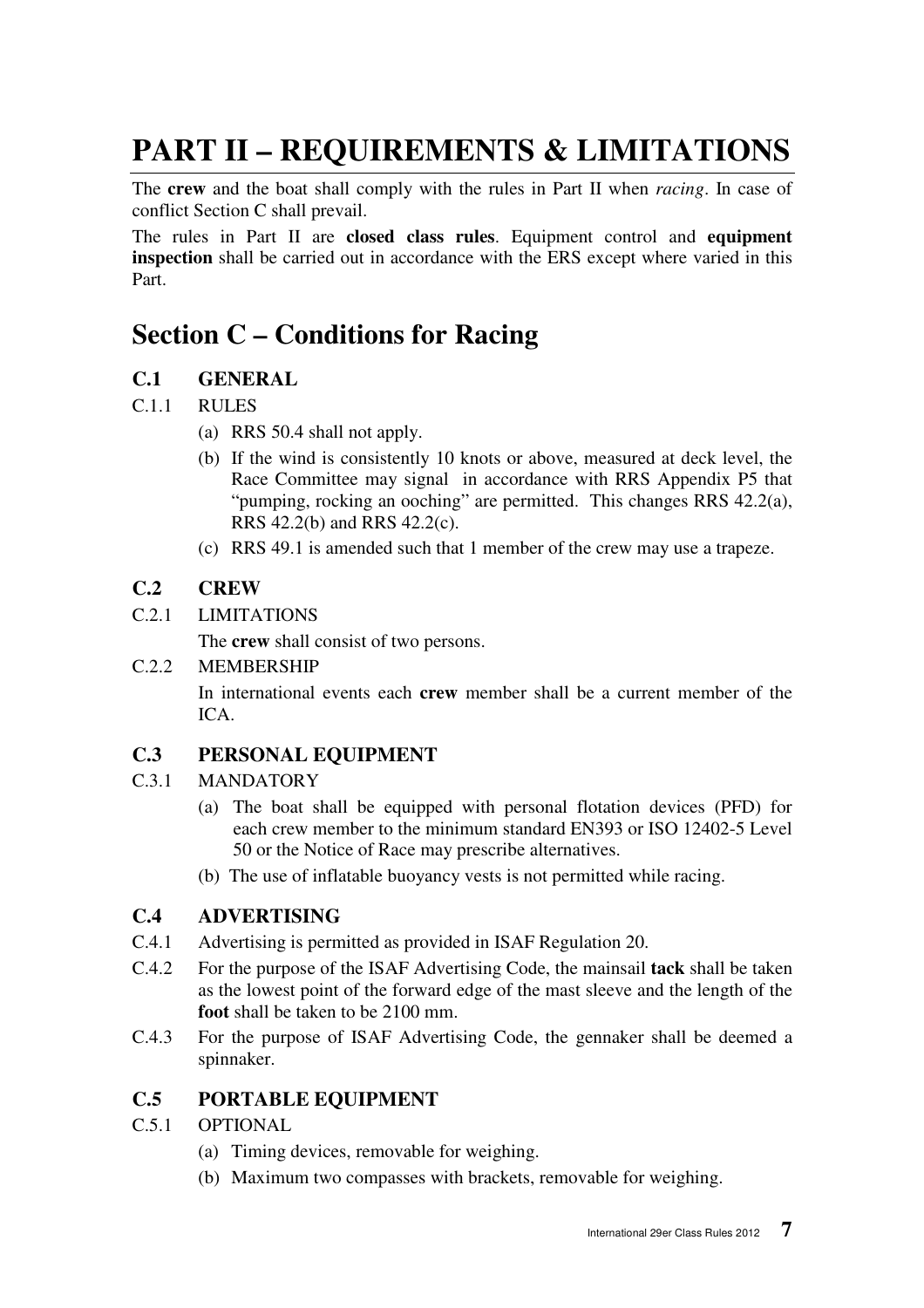- (c) Electronic compasses are permitted.
- (d) Spare parts and tools, removable for weighing.

### **C.6 BOAT**

#### C.6.1 MODIFICATIONS, MAINTENANCE AND REPAIR

- (a) The use of shock cord or adhesive tape is in general unrestricted, except that such material shall not be used in such a way as to create a fitting or extend a function.
- (b) Replacement of non-skid tape or paint to the deck moulding is permitted.
- (c) Any cleat may be replaced with a cleat of any material and of substantially the same size and design.
- (d) Any cleat including integrated fairlead may be replaced with a cleat of any material and of substantially the same size and design.
- (e) Any block may be replaced with a block of the same number of sheaves of similar or greater diameter. Ratchet blocks have no sheave diameter restrictions. Ratchet blocks may be used for the gennaker sheets and as the forward mainsheet block on the boom.
- (f) Any attachment of blocks may be replaced. Attachment for blocks shall be of substantially the same size and design.
- (g) Any other fitting than those mentioned in C.6.1 (e), (f) and (g), shall only be replaced by the same model or a replacement by a licensed builder.
- (h) Replacements shall be fitted in the same position as the standard fitting, or as close as is structurally possible.
- (i) To facilitate advertising painting and vinyl or similar may be added to the **sails**, **hull** and **spars** for this purpose except that as per C.7.3.(a) hull may not be painted.
- (j) The distance between the centre of the centre hole in the stemhead fitting and the front face of the **mast spar** at the top of the heel plug, measured in a straight line between these two points shall be a minimum 1820mm maximum 1830mm.
- (k) An additional wedge may be fitted under the mast partner, adjacent to and in front of the gennaker halyard turning block to facilitate the retraction of the **bow sprit**.

#### **C.7 HULL**

#### C.7.1 MODIFICATIONS,

- (a) Maximum 2 foot straps on each gunwale for which holes may be drilled.
- (b) A block, in the gennaker halyard behind the two floor blocks, with a sheave of not more than 20 mm diameter and attached with a shockcord, which may pass through an additional block with a sheave diameter of not more than 20 mm.
- (c) One tie down loop, bolted through the gunwale flange on each side to be totally within 700 mm to 1000 mm in front of the rear corner of the gunwale chainplates, to facilitate securing the **hull** to a trailer or dolly.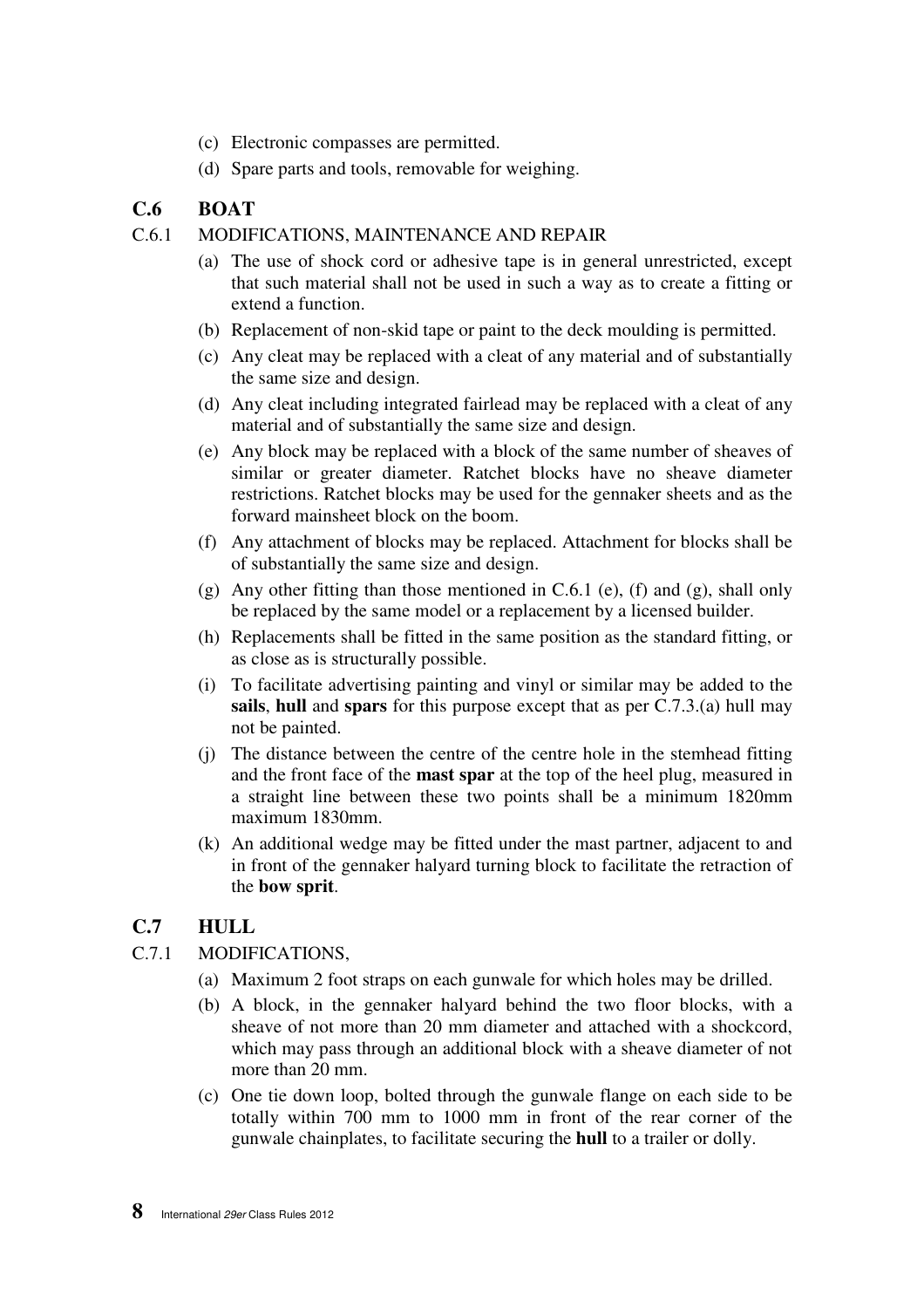- (d) Wedges may be fitted under the vang, and cunningham and gennaker halyard cleats.
- (e) Fittings made from flexible material may be added along the rail forward of the chainplates on each side for the hull for the sole purpose of retaining the spinnaker sheets on the boat.
- (f) No holes may be made in the **hull** or deck mouldings except:
	- (i) for fittings specified in  $C.7.1$  (a) and (c)
	- (ii) for the purpose of making repairs.
	- (iii) for the purpose of converting to the 29erXX racing configuration
- (g) The **daggerboard** case packing may be of any material and shall not extend less than 20mm or more than 100mm from the top and bottom of the case.
- (h) For **hulls** with an ISAF Building Plaque number less than 1400,

 (a) The horizontal underside of the mast partner and the aft flange including that attached to the cockpit may be reinforced with glass fibre and either polyester or vinylester resin provided such reinforcement does not exceed 50mm in width when measured at 90 degrees to the aft flange of the mast partner. A foam or coremat stringer, not exceeding 25mm x 25mm may also be placed under the glass fibre laminate at the corner formed by the flange and the mast partner's horizontal surface.

(i) Wedges may be fitted under the mast base tenon for the purpose of heel tune. Furthermore the aft face of the tenon shall at all time be in contact with the mast step bearing surface. Wedges shall not be removed or adjusted during an event.

#### C.7.2 MAINTENANCE

- (a) The watertight integrity of the **hull** shall be maintained.
- (b) The breather hole in the centre plinth shall remain open and unrestricted.
- (c) Fittings may be bedded in provided they can be removed without damage.

#### C.7.3 REPAIR

- (a) In the event of damage to any part of the **hull**, necessary repairs may be made provided repairs are made in such a way that the essential shape and function is not materially affected. Areas of damage repair may be filled, sanded and polished over.
- (b) Replacement of non-skid tape or paint to the deck moulding is permitted.
- C.7.4 LIMITATIONS
	- (a) Only one **hull** shall be used in an event, except when lost or unintentionally damaged beyond repair. Any replacement shall only be made with the approval of the Race Committee.

#### C.7.5 HULL WEIGHT

(a) The weight of the **hull** including gennaker sock, **bowsprit**, **rudder** head (including tiller), permanently fixed fittings and control lines, foot straps and any **hull corrector weight**, but excluding **daggerboard**, **rudder** blade and non permanently fixed fittings and equipment listed in C.5 shall not be less than 74.0 kg with all items in a dry condition.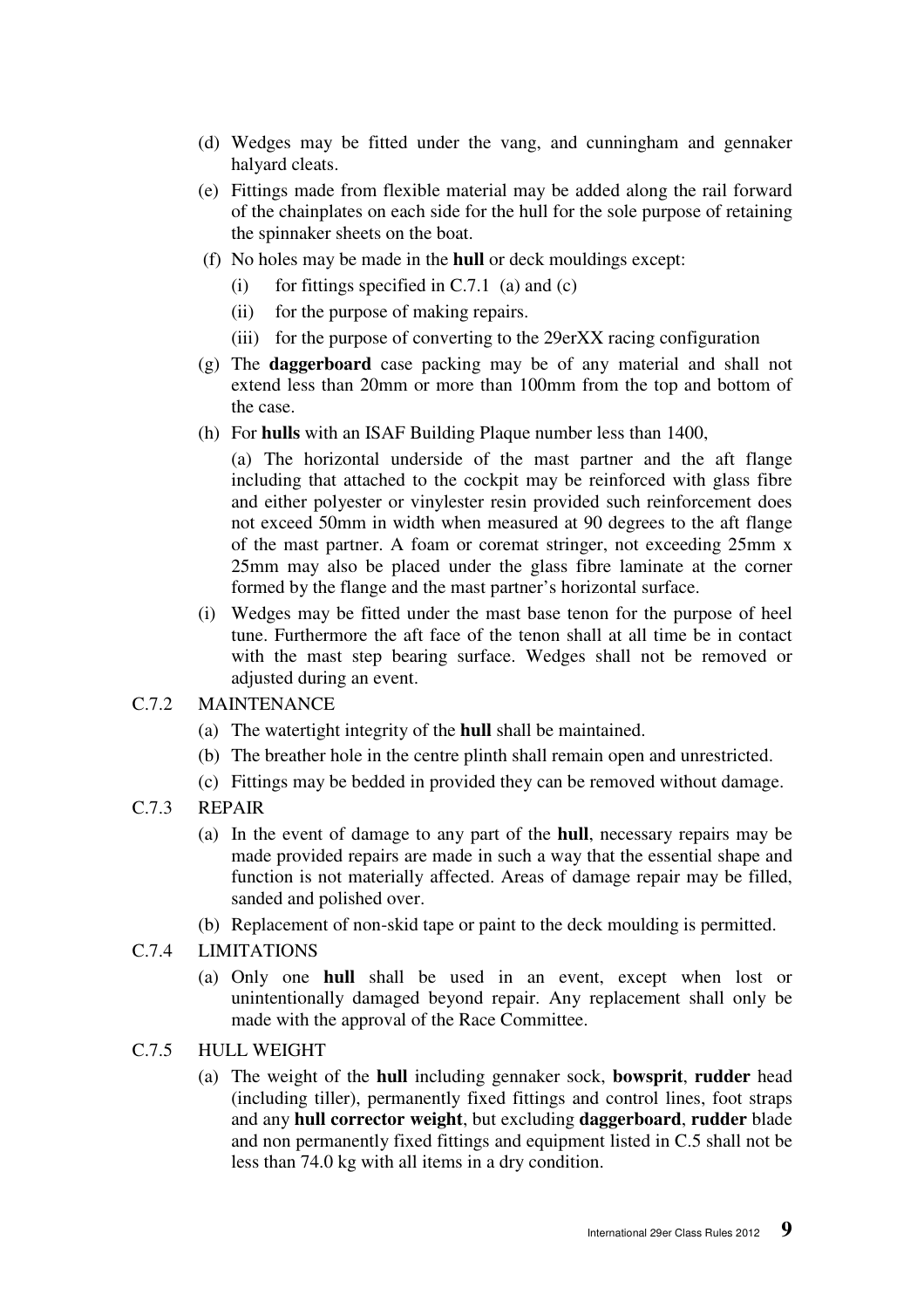#### C.7.6 CORRECTOR WEIGHTS

- (a) **Corrector weights** of lead shall be permanently fastened with bolts through the jib track under the mast partner when the hull as in C.7.5 (a) is less than the minimum requirement.
- (b) The total weight of such **corrector weights** shall not exceed 2.0kg.

#### **C.8 HULL APPENDAGES**

#### C.8.1 MODIFICATIONS, MAINTENANCE AND REPAIR

- (a) Repairs to damage in the leading and trailing edge may be filled and blended in. (Advisory note: nowhere is re-finishing, fairing of the **daggerboard** and **rudder** blade permitted except to facilitate localised repair in this rule).
- (b) The **daggerboard** and **rudder** blade ends maybe sanded, filled or painted in order to maintain their original shape.
- (c) The tiller forward of the **rudder** head may be modified.
- (d) The **rudder** head packing may be of any material.
- (e) The tiller extensions may be replaced without any restrictions as to design and material.

#### C.8.2 LIMITATIONS

(a) Only one **daggerboard** and one **rudder** blade shall be used during an event except when an item has been lost or damaged beyond repair. Any replacement shall only be made with the approval of the Race Committee.

#### **C.9 RIG**

### C.9.1 MODIFICATIONS, MAINTENANCE AND REPAIR

- (a) Replacement of fittings may be made and if needed to facilitate repair the fitting may be modified to accommodate slightly larger fixings.
- (b) Standing **rigging** may be replaced and shall comply with the following:
	- (i) The forestay and shrouds shall be 3.0mm 3.5mm diameter 1x7 or 1x19 stainless steel wire.
- (d) The lower part of the forestay and shrouds, and their attachment fittings may be covered with protective covering; however, the function of the fittings shall not be changed.
- (e) Rig pins may be replaced by quick pins or any other type of pins.
- (f) Tufts or ribbons attached to the **rigging** are permitted**.**

#### C.9.2 LIMITATIONS

(a) Only one set of **spars** and **standing** rigging shall be used except when an item has been lost or damaged beyond repair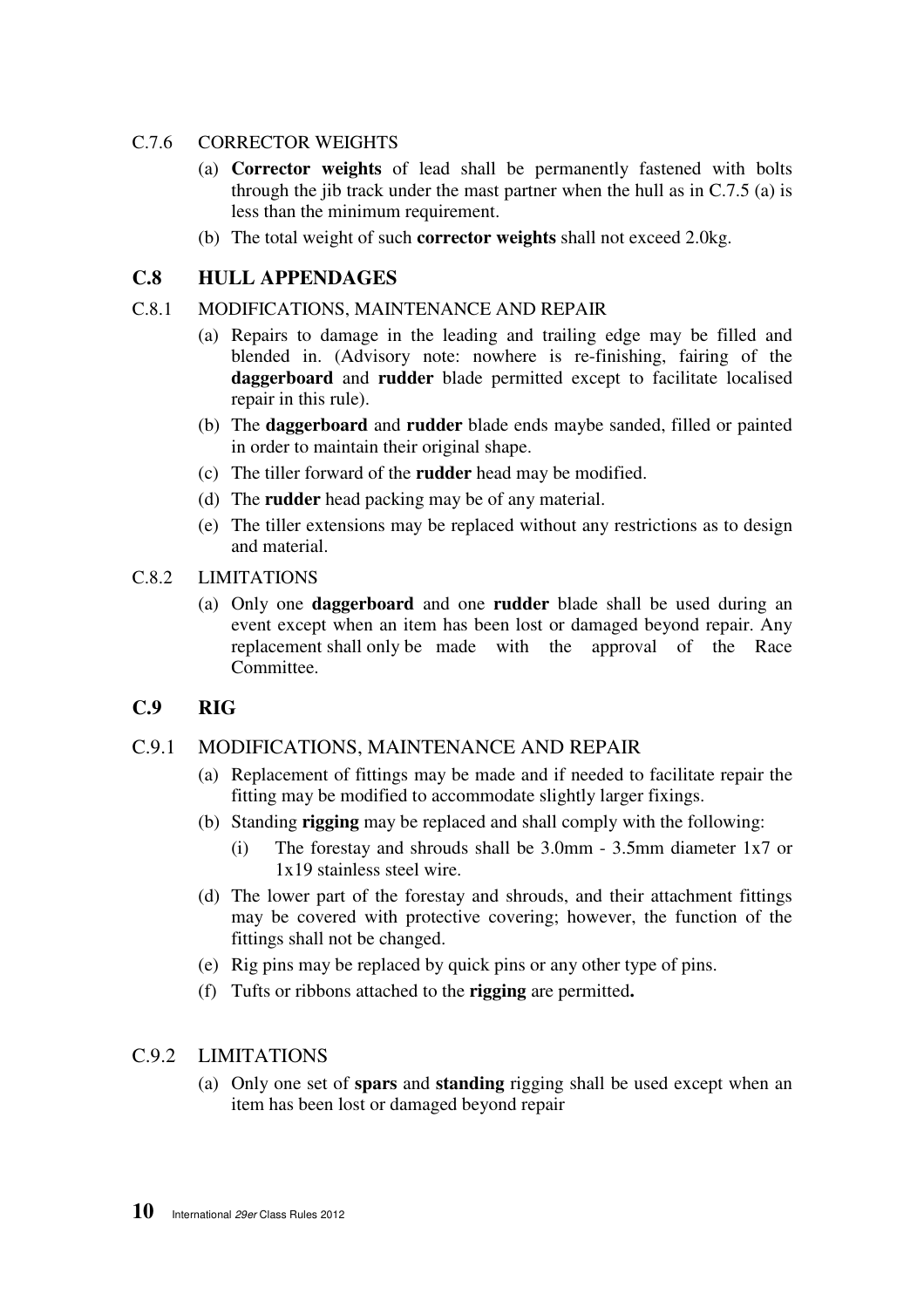#### C.9.3 DIMENSIONS

- (a) The forestay length is controlled by laying the forestay along the forward face of the **mast spar** and measuring the extension of the forestay beyond the mast heel. This distance shall be taken between the forward extension of the bottom of heel tenon and the lower bearing surface of the forestay pin OR an attached shackle and shall be a minimum 445mm and maximum 460mm.
- C.9.4 FITTINGS
	- (a) Optional mechanical wind indicators.

#### C.9.5 STANDING RIGGING

**USE** 

- (a) The forestay shall be fitted to the centre hole of the stem head fitting.
- C.9.6 RUNNING RIGGING
	- (a) MODIFICATIONS, MAINTENANCE AND REPAIR
		- (i) Trapeze lines shall include a minimum of 3350mm of stainless steel wire.
		- (ii) Sheets and lines may be replaced without any restrictions as to length, diameter and taper providing the part is not made of wire.
		- (iii) A continuous main sheet and jib sheet is permitted.
		- (iv) A fairlead/eye for the end of the mainsheet may be attached to the floor plinth.
		- (v) Mainsail halyard and jib halyard may be replaced by lines of any material.
		- (vi) Gennaker halyard may be lead externally. If lead externally, no additional fittings shall be used.
		- (vii) A block may be added in the gennaker halyard between the sail and the mast spar, with a sheave of not more than 20 mm diameter. This block may be attached to a shock cord lead through a shackle, existing fitting or loop of rope on the mast and then attached to the mast spar.
		- (viii) Shockcord tails may be added to ropes.
		- (ix) A clip or shackle may be fitted at the end of the jib sheet attachment line where it attaches to the clewboard of the jib.
		- (x) The trapeze arrangement may be modified to include a continuous system and/or adjustable hook height provided that the attachment methods to the mast spar are not changed.
- C.9.7 USE
	- (a) Running rigging shall be led through and attached to the fittings supplied for the function.
	- (b) Standing rigging shall not be adjusted after the *start*.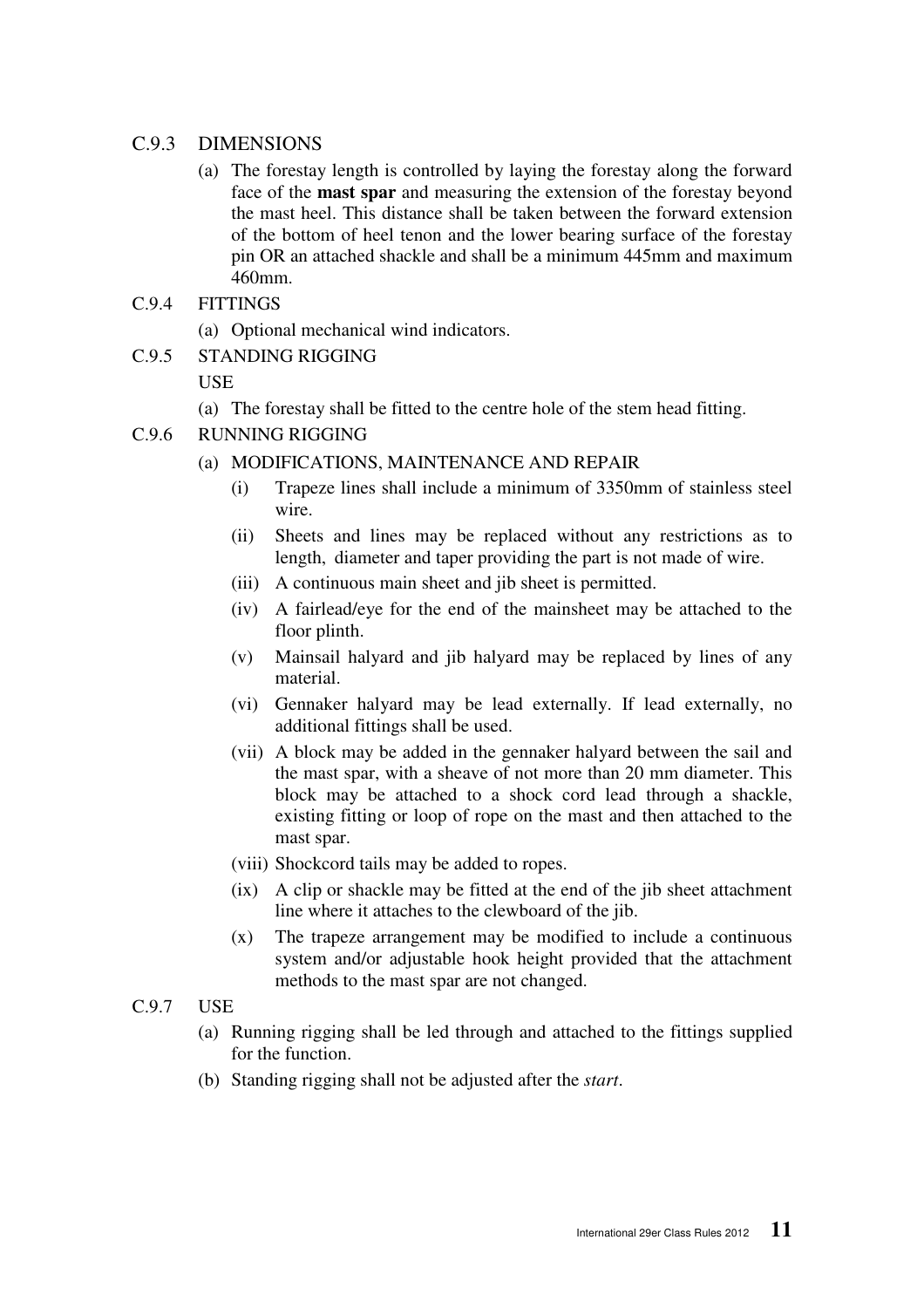#### **C.10 SAILS**

#### C.10.1 MODIFICATIONS, MAINTENANCE AND REPAIR

- (a) **Sails** shall not be recut, except as permitted in C.10.4(a), or otherwise change or affect any aspect of the **sail** or pierce the **sail** for any reason other than effecting necessary repairs or as permitted by these rules.
- (b) The length of the **battens** may be altered to adjust the tension in the batten pocket, provided the **batten** fits within the original pocket and the **sail** is not altered other than by cutting and renewing the **batten** pocket stitching at either end.
- (c) The **sail battens** identified by a unique identification graphic and as supplied by a licensed manufacturer and shall not be altered in stiffness.
- (d) Tell Tales may be added to the sails.
- (e) Chaffing patches may be added to mainsail.
- C.10.2 LIMITATIONS
	- (a) Not more than 1 mainsail, 1 jib and 1 gennaker shall be used during an event except when a sail has been lost or damaged beyond repair. Any replacement shall only be made with the approval of the Race Committee.
- C.10.3 MAINSAIL
	- (a) IDENTIFICATION
		- (i) The national letters and the sail numbers shall be black and shall comply with the RRS G.1.2 except where specified in C.10.3 (ii).
		- (ii) National letters shall be placed in front of or above the sail numbers for which both shall comply with the specifications in the RRS Appendix G1.2 for boats under 3.5 metres.
		- (iii) The national letters and the sail numbers shall be wholly between the 2nd and 4th batten pockets from the head point.
		- (iv) The base of the national letters and the sail numbers shall be approximately parallel to the batten pockets
		- (v) The sail number shall be either:
			- (1) If either of the crew has finished in the top 25 in the preceding 29er world championship their sail number may be that place, 1st to 9th single digit, otherwise two digits.
			- (2) Otherwise, the sail number shall be that shown on the ISAF hull plaque.
			- (3) Should there be multiplicity in numbers due to  $C.10.3(a)$  (v) (1), a race committee may make an arrangement suitable for the duration of the event involved.

#### 10.4 GENNAKER

(a) MODIFICATIONS

 The gennaker may be modified by having graphics cut in, which shall not extend within 800 mm of the **head point** or **tack** and shall not extend within 600mm of the **luff, leach** or **foot**. Such actions may not alter the original shape of the **sail**.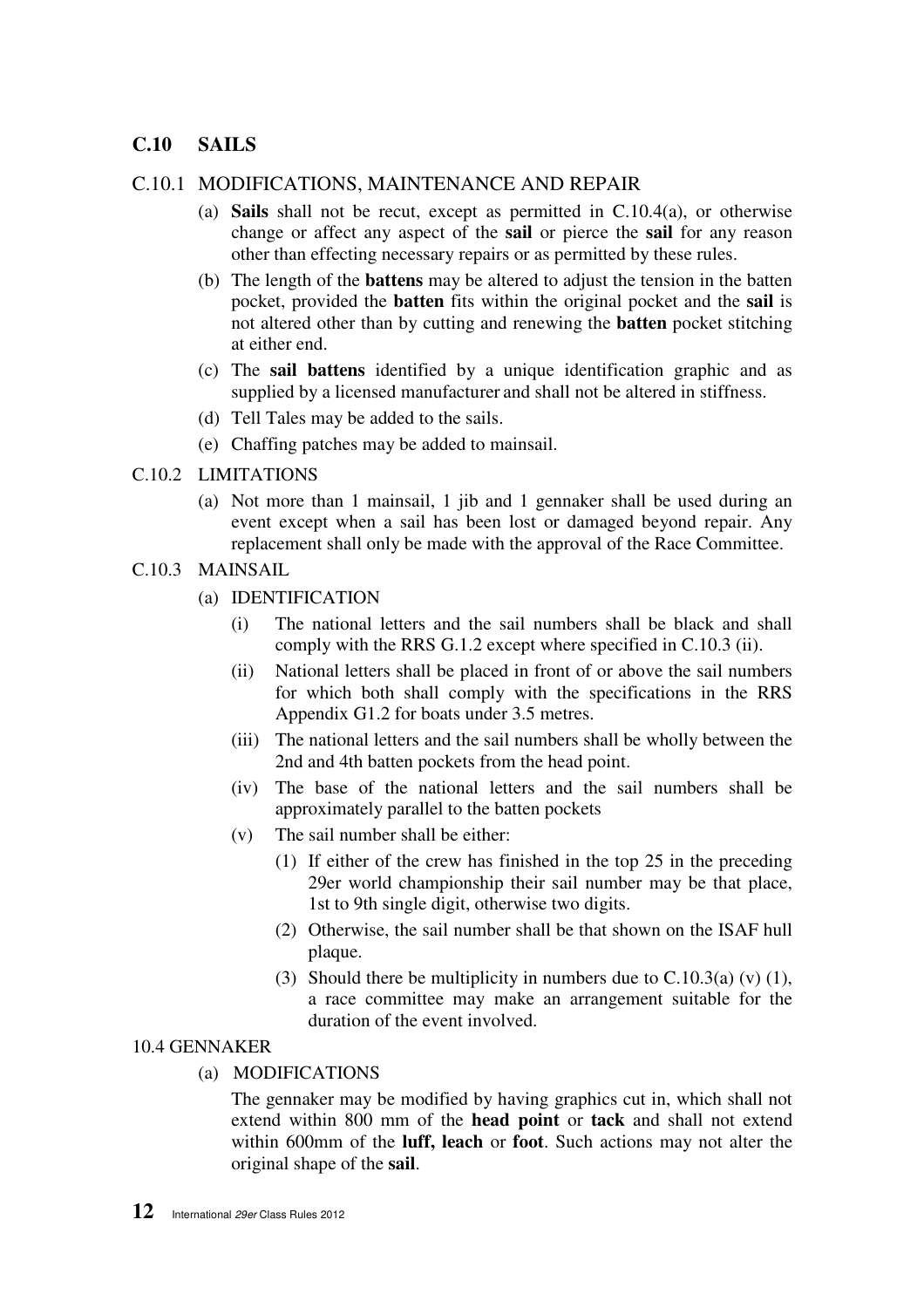# **Section D – Hull**

# **D.1 MANUFACTURERS**

(a) **Hull**s shall only be manufactured by Licensed Manufactures

# **D.2 PARTS**

- (a) Hull
- (b) Gennaker Sock

# **D.3 IDENTIFICATION**

 The **hull** shall carry the manufacturer's serial number displayed on the aft trailing edge of the transom.

### **D.4 MATERIALS, CONSTRUCTION AND DIMENSIONS**

Shall comply with the ISAF approved Builders Construction Manual

# **Section E – Hull Appendages**

# **E.1 MANUFACTURERS**

(a) **Hull appendages** shall only be manufactured by Licensed Manufactures

# **E.2 PARTS**

- (a) **Daggerboard**
- (b) **Rudder** blade
- (c) **Rudder** stock
- (d) **Rudder** frame

# **E.3 IDENTIFICATION**

The **daggerboard** and **rudder** blade shall carry an ICA 9er equipment label.

# **E.4 MATERIALS, CONSTRUCTION AND DIMENSIONS**

Shall comply with the ISAF approved Builders Construction

# **Section F – Rig**

# **F.1 MANUFACTURER**

Rig shall only be manufactured by a Licensed Manufacturer

# **F.2 PARTS**

- (a) **Mast**
- (b) Spreaders
- (c) **Boom**
- (d) **Bowsprit**
- (e) Boom vang arm